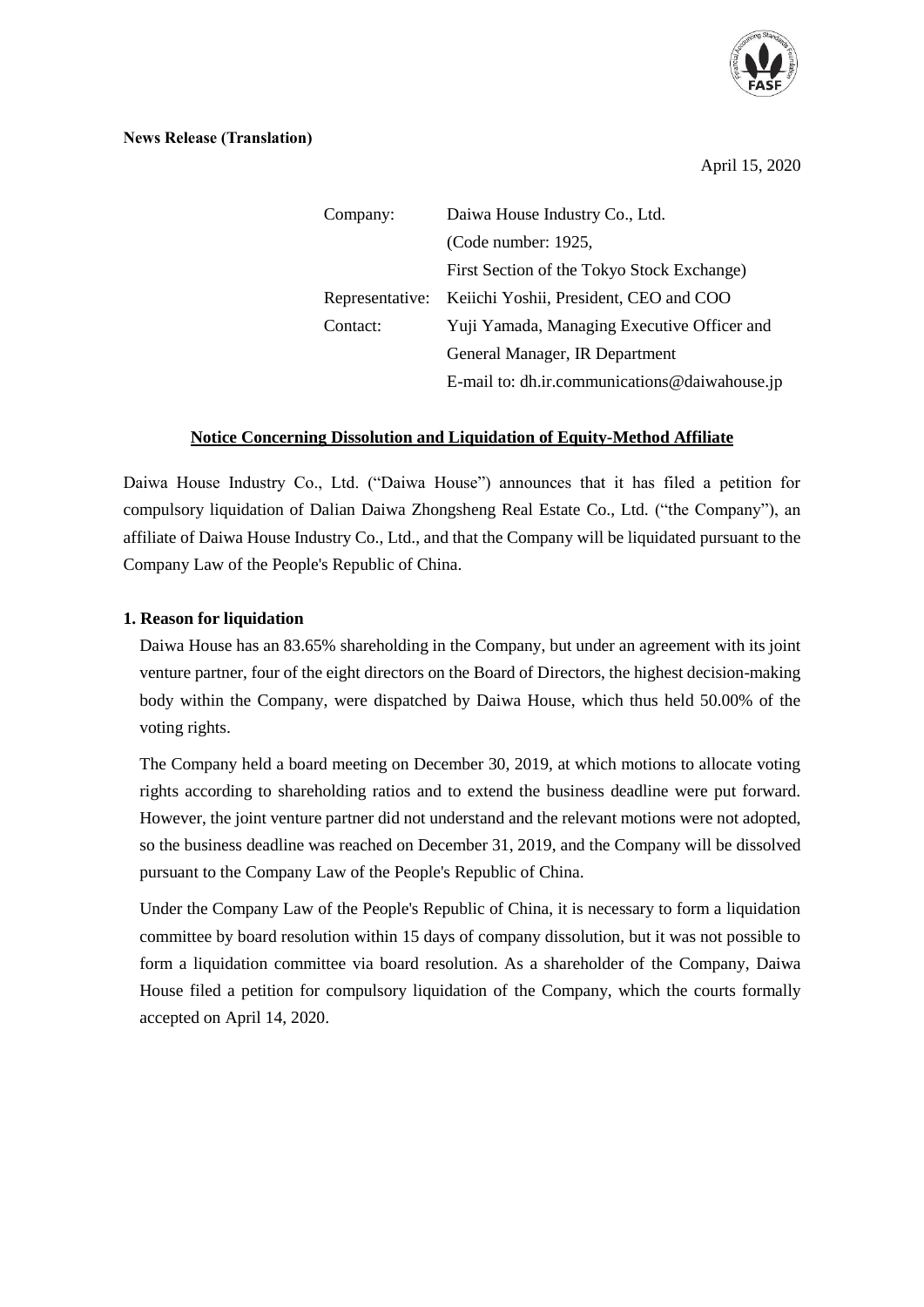| Company name                                                                  |                                                       | Dalian Daiwa Zhongsheng Real Estate Co., Ltd.      |                                                  |                                           |                 |  |
|-------------------------------------------------------------------------------|-------------------------------------------------------|----------------------------------------------------|--------------------------------------------------|-------------------------------------------|-----------------|--|
| Location                                                                      |                                                       | Dalian, PRC                                        |                                                  |                                           |                 |  |
| Name and title of representative                                              |                                                       | Yoshinori Maeda, Chairman                          |                                                  |                                           |                 |  |
| <b>Lines of Business</b>                                                      |                                                       | Development and sale of housing                    |                                                  |                                           |                 |  |
| Capital                                                                       |                                                       | 3.3 billion yuan (As of the end of September 2019) |                                                  |                                           |                 |  |
| Incorporated                                                                  |                                                       | July 12, 2005                                      |                                                  |                                           |                 |  |
| $(1)$ Major                                                                   |                                                       |                                                    |                                                  | Capital                                   | Share of voting |  |
| shareholders and                                                              |                                                       |                                                    |                                                  | contribution ratio                        | rights*         |  |
| ownership ratios                                                              | Daiwa House Industry Co., Ltd.<br>50.00%<br>83.65%    |                                                    |                                                  |                                           |                 |  |
|                                                                               | Dalian Zhongsheng Group Co., Ltd.<br>16.35%<br>50.00% |                                                    |                                                  |                                           |                 |  |
| (2) Relationship                                                              | Capital relationship                                  |                                                    |                                                  | Daiwa House holds 83.65% of the Company's |                 |  |
| between listed                                                                |                                                       |                                                    | shares.                                          |                                           |                 |  |
| company and the                                                               | Personnel relationships                               |                                                    | Four Daiwa House executives and staff serve      |                                           |                 |  |
| Company                                                                       |                                                       |                                                    | concurrently as directors of the Company.        |                                           |                 |  |
|                                                                               |                                                       |                                                    | Daiwa House has also dispatched employees to the |                                           |                 |  |
|                                                                               |                                                       |                                                    | Company.                                         |                                           |                 |  |
|                                                                               | Business relationship                                 |                                                    | There is no noteworthy business relationship     |                                           |                 |  |
|                                                                               |                                                       |                                                    | between Daiwa House and the Company.             |                                           |                 |  |
| (3) Company's financial performance and balance sheet over latest three years |                                                       |                                                    |                                                  |                                           |                 |  |
| Fiscal year end                                                               |                                                       |                                                    | December 2016                                    | December 2017                             | December 2018   |  |
| Net assets (thousand yuan)                                                    |                                                       |                                                    | 3,432,958                                        | 3,487,803                                 | 1,891,118       |  |
| Total assets (thousand yuan)                                                  |                                                       |                                                    | 3,709,681                                        | 3,768,808                                 | 2,402,568       |  |
| Net sales (thousand yuan)                                                     |                                                       |                                                    | 551,795                                          | 487,251                                   | 180,013         |  |
| Operating income (thousand yuan)                                              |                                                       |                                                    | 56,220                                           | 73,366                                    | $-163,839$      |  |
| Ordinary income (thousand yuan)                                               |                                                       |                                                    | 49,244                                           | 77,195                                    | $-1,560,294$    |  |
| Net income (thousand yuan)                                                    |                                                       |                                                    | 42,965                                           | 54,845                                    | $-1,596,685$    |  |
| Note: Exchange rate at balance date                                           |                                                       |                                                    | ¥16.76 per yuan                                  | ¥17.29 per yuan                           | ¥16.16 per yuan |  |

## **2. Overview of company to be liquidated (Dalian Daiwa Zhongsheng Real Estate Co., Ltd.)**

\* The Board of Directors is the Company's highest decision-making body. Decisions are made by the execution of one voting right per director on the board, so the share of voting rights depends on the number of directors dispatched by the investor companies.

# **3. Schedule**

Liquidation procedures will begin on completion of the court-prescribed procedures.